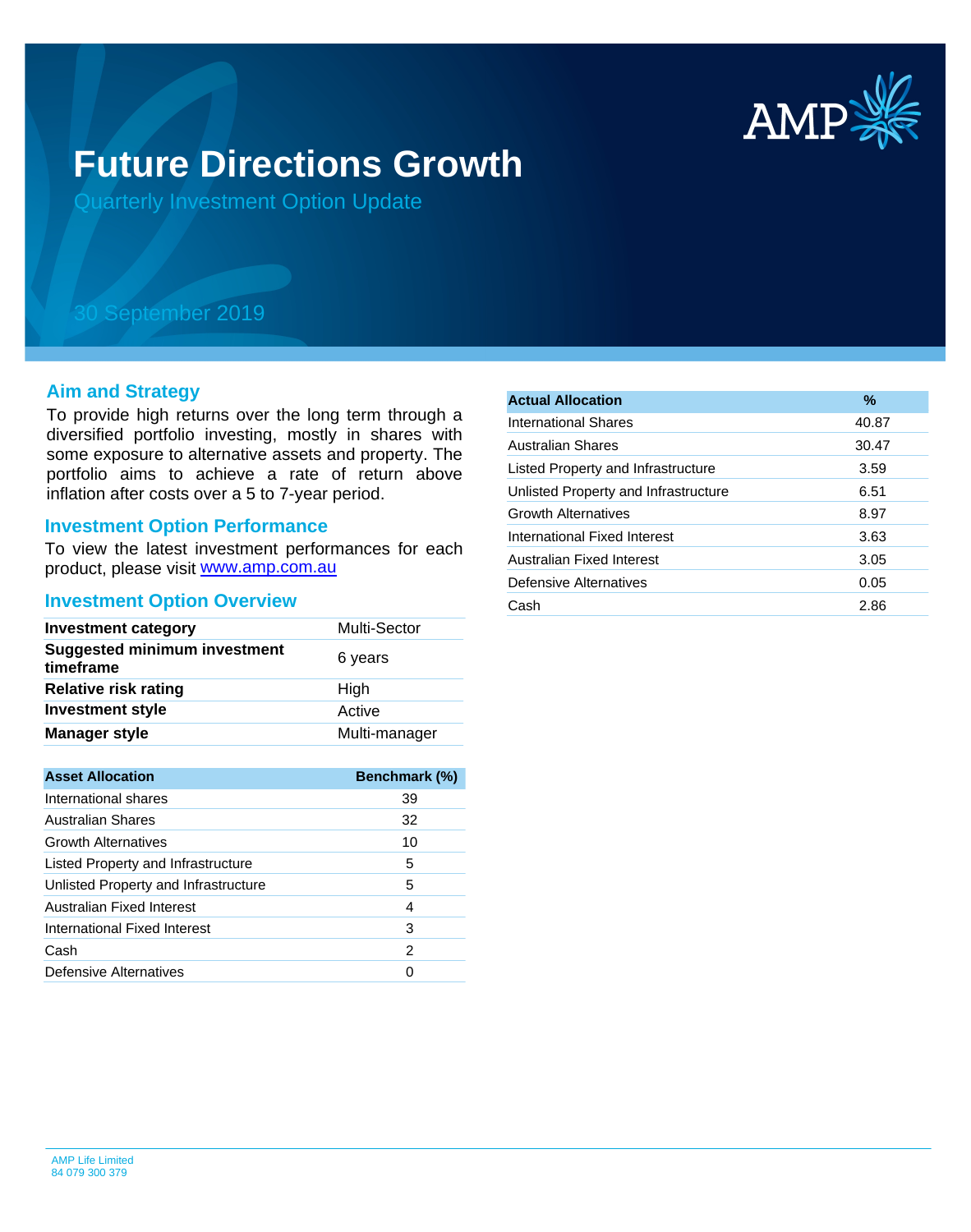### **Fund Performance**

The Fund delivered a solid return over the September quarter. Despite volatility during the period, positive returns were generated across most underlying asset classes, with strong contributions from bonds as well as shares. Pleasingly, year-to-date the Fund has delivered double-digit returns for investors.

Over the quarter, market sentiment was boosted by further global monetary policy easing in the form of interest rate cuts to combat slowing global economic growth. However, much of the impact of rate cuts was suppressed by lacklustre company earnings growth, waning business and consumer confidence, and uncertainties around US-China trade talks. By quarter-end, developed share markets had risen slightly, up 1.5% and the Australian share market had followed suit, gaining 2.4%. Trade risks, combined with slowing Chinese economic growth, constrained the performance of emerging market shares, which declined 1.9%.

The performance of alternative strategies was mixed, with hedge funds performing well but style-based strategies lagging. Helped by rate cuts and the rising concerns about the global economic outlook, allocations to listed property and infrastructure were well supported over the period. Exposures to foreign currencies also performed well, with the Australian dollar falling in value by 3.9% relative to the US dollar.

#### **Market Review**

Increasing predispositions by global central banks to become ever more accommodative during the September quarter have kept the bias on interest rates downwards, making equities relatively attractive and increasing the correlation between equities and bonds. However, the International Monetary Fund revised down its projection for global growth further during the period.

For the US-China trade dispute, which saw further escalation during the period, trust will need to be re-established between both parties at face-to-face meetings before any serious progress can be made. Until then, there is the potential for volatility to ramp-up substantially.

As was widely factored into the market, the US Federal Reserve (Fed) cut the Federal Funds Rate range by 25 basis points to 2.0-2.25% on 31 July; the first cut since the Global Financial Crisis, followed by a further cut of 25 basis points on 18 September to take the rate range to 1.75-2.0%.

In the US economy, the trade deficit continued to widen. However, as a whole, US economic data was generally benign, and the US stock market reached a record high during the quarter. There has been strong consumerrelated and business data; however, jobs growth has been somewhat sluggish, and the ISM manufacturing conditions index remains subdued. Recent retail sales have risen more than expected and small business confidence remains strong, although latest labour market indicators have been more mixed.

#### **Outlook**

Moving into the final quarter of 2019, we remain cautiously optimistic as global markets grapple with a number of unpredictable issues. Globally, monetary and fiscal policies remain accommodative, which should support markets, however continued concerns around the US-China trade tensions, a no-deal Brexit and slowing global growth are likely to increase fears of imminent recession. While valuations remain at reasonable levels, share markets are most at risk of a potential pullback as trading conditions could worsen towards year-end. Ultimately, a resolution of the trade tensions and an improvement in global growth appears necessary for sustained returns going forward. Until then, share markets are likely to experience volatility. Given the lack of clear market direction, we hold a broadly neutral allocation to shares. We maintain meaningful positions in alternatives, property and infrastructure which should diversify growth assets and support portfolio growth in the event of share market declines. Smaller allocations to cash, bonds and other fixed income assets also provide some protection if global growth deteriorates further. Overall, we expect returns to moderate by year- end.